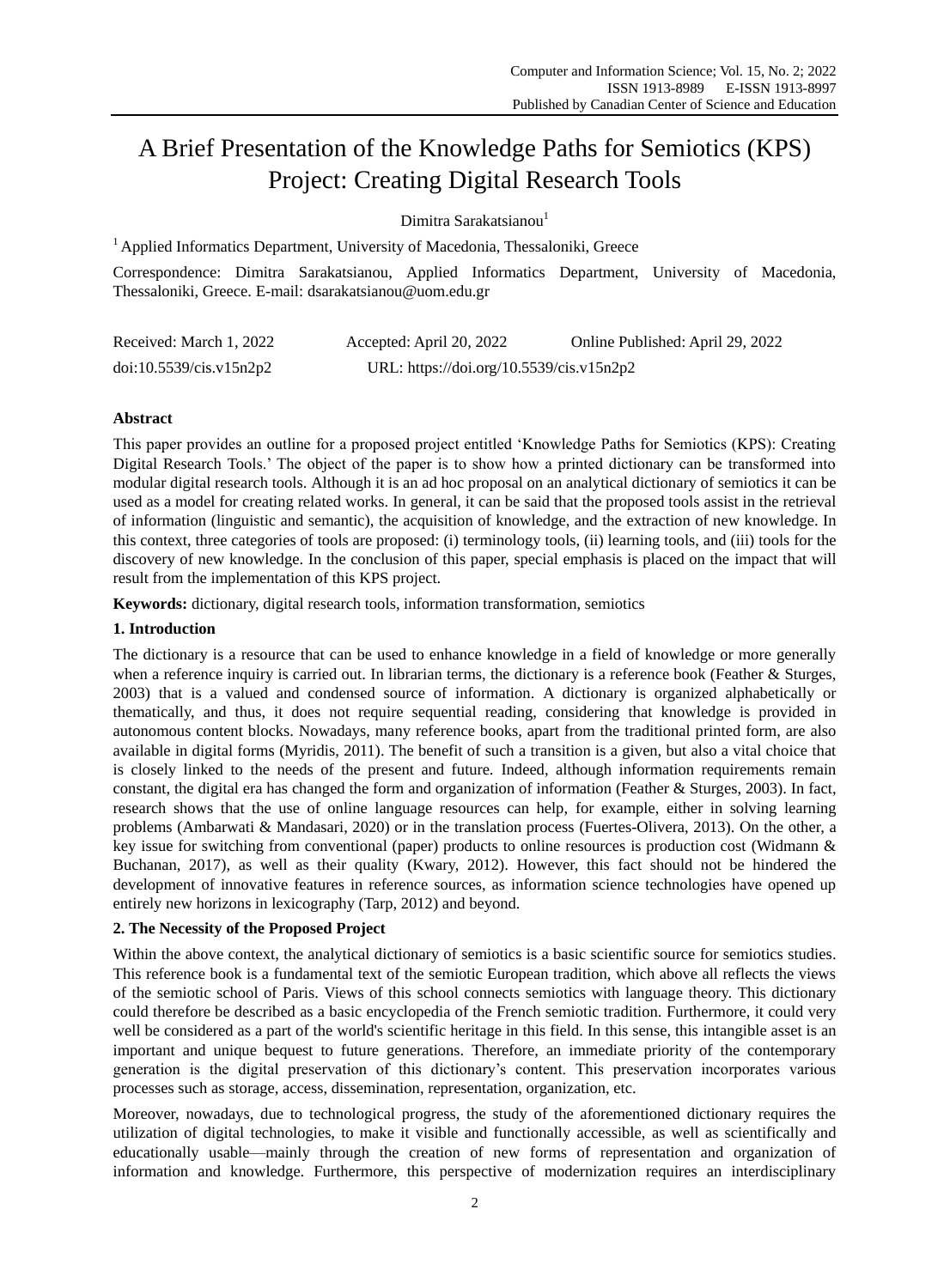approach, which utilizes techniques and methods of three scientific fields, i.e., linguistics, computer science, and mathematics. Moreover, this interdisciplinarity concerns the following specific areas: semantics, knowledge management, and statistics, respectively. In the next section, will take place a brief outline of the project *Knowledge Paths for Semiotics* (briefly, KPS Project).

#### **3. Presentation of the KPS Project**

#### *3.1 The Object of the Project*

The KPS Project has as its object of work the transformation of the dictionary "Sémiotique: dictionnaire raisonné de la théorie du langage" (henceforth, *analytical dictionary of semiotics* or even, *dictionary*) by A. J. Greimas and J. Courtés into modular digital research tools. These tools can assist researchers—here, *semioticians*—to search for and retrieve linguistic information, understand more deeply the specialized scientific knowledge, as well as discover new knowledge. In this context, we propose to use the English translation of the dictionary (Greimas & Courtes, 1982) for the implementation of this project, in as much as the tools are addressed to an international audience.

#### *3.2 The Main Goals of the Project*

The KPS Project has the following main goals:

1) to make semiotic information and knowledge openly visible

2) to make the retrieval of semiotic information more effective

3) to address the problem of multilingualism in scientific publications

4) to support semiotic research with new services (e.g., annotation of terms, visualization of semiotic knowledge)

#### *3.3 General Methodological Perspective*

Based on the main objectives set out in the above, Table 1 presents the possibilities that can be achieved by the transformation of the analytical semiotic dictionary, as well as the means that contribute to this transformation.

| Table 1. Possibilities and means of modernization of Geimas dictionary |
|------------------------------------------------------------------------|
|                                                                        |

| Modernization possibilities   Modernization means |                                                                                                                                                                       |
|---------------------------------------------------|-----------------------------------------------------------------------------------------------------------------------------------------------------------------------|
| <b>Visibility</b>                                 | Internet                                                                                                                                                              |
| Functional accessibility                          | Digital technologies, Meta-knowledge annotation                                                                                                                       |
| utilization                                       | Scientific and educational Expert annotation, Knowledge mapping, Knowledge repositories,<br>Meta-knowledge annotation, Statistical analyses, Terminological resources |

Apart from the modernization of Greimas dictionary which concerns the use of digital technologies (such as systems for annotating a document, systems of digital storage, database management systems), the rapid retrieval of information, the representation, and organization of knowledge in traditional (such as glossaries, thesauri, terminological dictionaries) and modern forms (such as terminological databases, knowledge databases, graphs), additionally an equally important role is played by dictionary"s international promotion, which is necessarily associated with the use of the English language. Yet, the latter also includes the vision for local adaptation of the terms, while many researchers, in addition to the English language, sometimes publish in their native language. Finally, we introduce, as a case study, the translation of semiotic terms into Greek, in order to enhance the uniformity of terminology at the local level, i.e., regarding the Greek semiotic community.

## *3.4 Work Packages*

The KPS project consists of eleven Work Packages (WP), each involving the development of a distinct digital research tool. Each WP, in turn, has clearly defined tasks—although we will not analyze them in this paper—and deliverables (i.e. the aforementioned digital tools), which serve specific needs related to the overall goals of the KPS project. Specifically, transformation of the analytical semiotic dictionary under consideration attempts to meet three basic needs: (1) the need for common terminology, (2) the need for innovative learning, and (3) the need for discovery of new knowledge. Therefore, we can categorize digital research tools based on their basic function into three categories: terminology tools, learning tools, and tools for the discovery of new knowledge, without, of course, ignoring the primary requirement for open scientific data, which is the cornerstone of this effort. The suggested digital tools for this project are as follows.

## (i) Terminological Τools:

Digital Tool #1. Trilingual (English-French-Greek) Glossary of Basic Semiotic Terms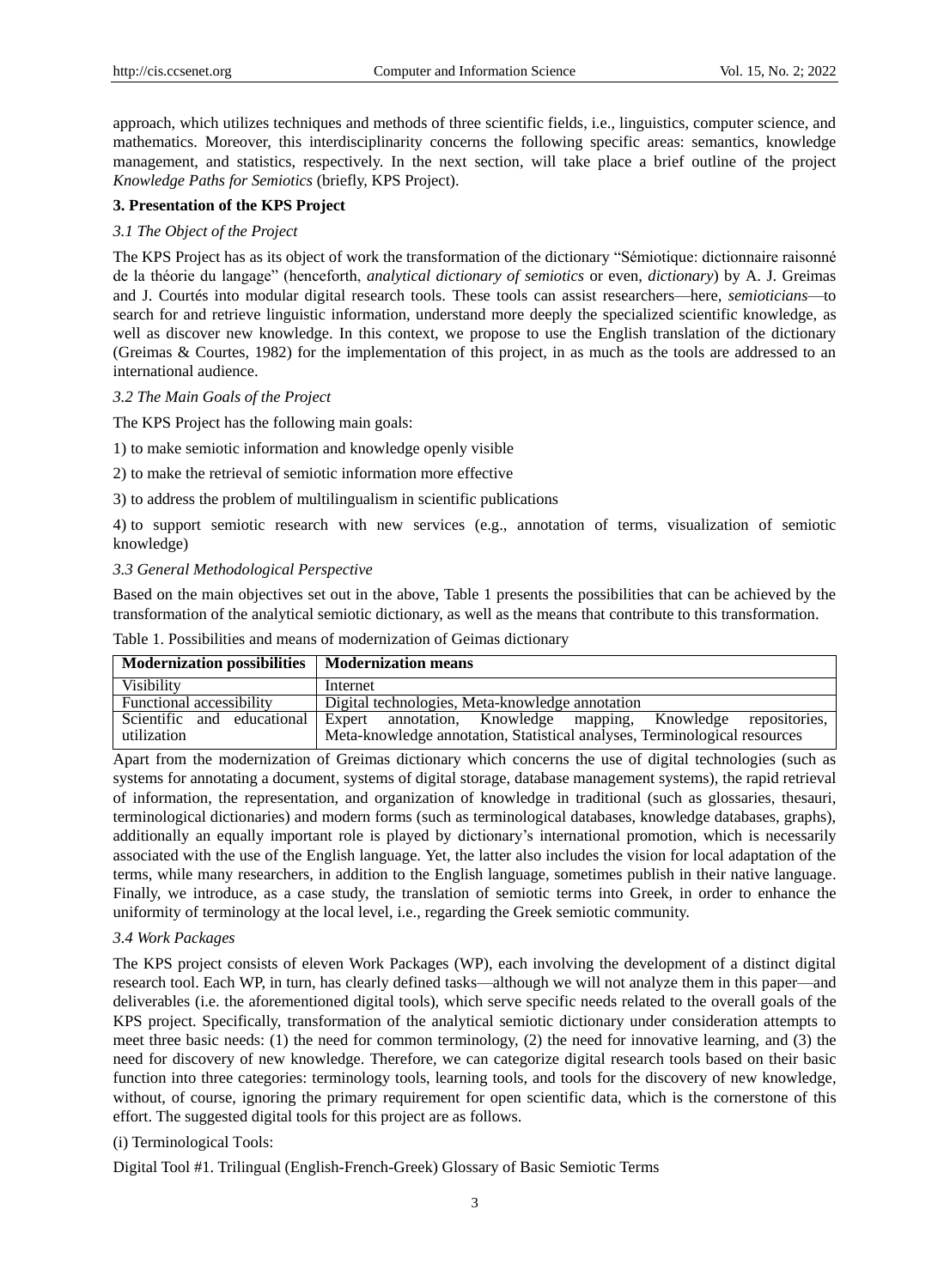Digital Tool #2. Bilingual (English-Greek) Glossary of Secondary Semiotic Terms

Digital Tool #3. Bilingual (English-Greek) Glossary of Semiotic Phraseology

Digital Tool #4. Bilingual (English-Greek) Τhesaurus of Basic Semiotic Terms

(ii) Learning Tools:

Digital Tool #5. Bilingual (English-Greek) Brief Dictionary of Basic Semiotic Terms

Digital Tool #6. Bilingual (English-Greek) Terminology Database with Annotation

Digital Tool #7. Relationships Graph of Basic Terms (English)

Digital tool # 8. Controlled Study Path Graph of Semiotic Knowledge (English)

(iii) Tools for discovery of new knowledge:

Digital Tool #9. Analytics of Semiotic Terms

Digital Tool #10. Knowledge Base for Semiotic Basic Terms

Digital Tool #11. Knowledge Graph for Semiotic Basic Terms

It is also worth mentioning that, for practical reasons, we distinguish three basic categories regarding linguistic material, i.e., the basic terms, the secondary terms, and the content of the basic terms. The basic terms refer to the 647 terms described in the dictionary; the secondary terms refer to other semiotics terms that will be extracted using methodological selection; finally, the content of the basic terms concerns texts of the dictionary. Table 2 embodies digital research tools based on the category of material used to develop them.

Table 2. Grouping digital tools by linguistic material category

| <b>Linguistic Material category</b> | Digital research tools                                                               |
|-------------------------------------|--------------------------------------------------------------------------------------|
| Basic terms                         | Digital Tool #1, Digital Tool #4, Digital Tool #5, Digital Tool #6, Digital Tool #7, |
|                                     | Digital tool #8, Digital Tool #9                                                     |
| Secondary terms                     | Digital Tool #2, Digital Tool #9                                                     |
| Content of basic terms              | Digital Tool #3, Digital Tool #10, Digital Tool #11                                  |
| _ _ _ _ _ _ _ _ _ _                 |                                                                                      |

*3.5 Technical Specifications* 

In the context presented herein, the main technical specifications that have been introduced are: (a) the online availability of digital tools, as well as (b) the modular design of systems that will host them. The latter has the functional advantage that concerns subdivisions into modules, which are created and modified except the other individual parts of the overall system. This means that the proposed design provides several degrees of freedom such as for instance hosting new modules, removing them, or improving them. Table 3 lists possible technological implementations (e.g., technologies, languages, software) which can be used to implement the above proposed digital tools.

Table 3. Grouping digital tools by technological implementations

| Digital research tools                                             |
|--------------------------------------------------------------------|
| Digital Tool #1, Digital Tool #2, Digital Tool #3, Digital Tool #5 |
| Digital Tool #4, Digital Tool #10                                  |
| Digital Tool #6                                                    |
| Digital Tool #7, Digital Tool #8, Digital Tool #11                 |
| Digital Tool #9                                                    |
|                                                                    |

**4. Discussion**

Concluding this brief description of KPS project, we focus in this section on its impacts. In detail, these impacts are as follows:

*Contribution to Open Science*

The KPS Project supports access to open scientific content, according to the FAIR Principles for scientific data management. Specifically, this content is findable, accessible, interoperable, and reusable.

*Accessibility of semiotic information*

The KPS Project provides functional access to semiotic information; indeed, it makes use of digital technologies (for example, databases) so that users can directly interact with information, that is, quickly access various information access points, a feature not provided by printed material.

*Delimitation of semiotic terminology*